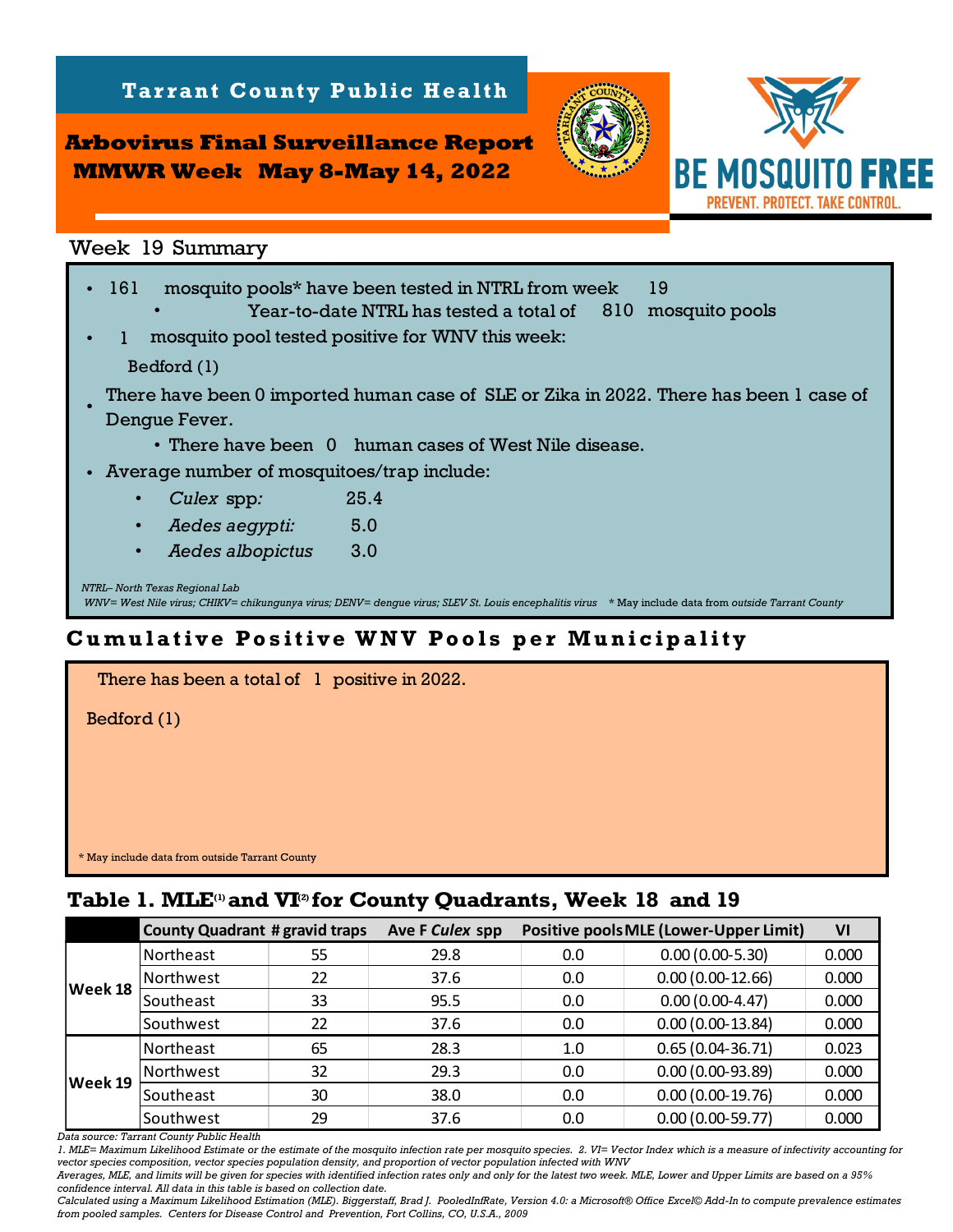

# **Cumulative Data for the Tarrant County Region, Weeks 16-19**

|                                                                 | Apr 17- | <b>Apr 24-</b> | $May 1-$ | May 8-        |            |  |
|-----------------------------------------------------------------|---------|----------------|----------|---------------|------------|--|
| Week                                                            | Apr 23  | Apr 30         | May 7    | <b>May 14</b> | <b>YTD</b> |  |
| <b>MMWR Week</b>                                                | 16      | 17             | 18       | 19            |            |  |
| Total number of gravid traps set in Tarrant Region              | 101     | 93             | 132      | 156           | 629        |  |
| Average number of Culex spp per gravid trap                     | 12.0    | 17.5           | 65.2     | 49.2          | 15.5       |  |
| Number of mosquito pools tested $^1$ (NTRL; non-NTRL)           | 164;3   | 107;4          | 181;10   | 161;8         | 810;29     |  |
| Number of positive mosquito pools (NTRL; non-NTRL) <sup>1</sup> | 0;0     | 0;0            | 0;0      | 1;0           | 1;0        |  |
| Confirmed WNV human cases (WNF; WNND) $2$                       | 0;0     | 0;0            | 0;0      | 0;0           | 0;0        |  |
| WNV infection rate per 1,000 Culex spp <sup>3</sup>             | 0.00    | 0.00           | 0.00     | 0.72          |            |  |
| Weekly vector index <sup>4</sup>                                | 0.000   | 0.000          | 0.000    | 0.001         |            |  |
| Total BG Sentinel traps set in Tarrant Region                   | 28      | 26             | 27       | 27            | 144        |  |
| Average number of female Aedes aegytpi per BG trap              | 2.2     | 2.3            | 1.4      | 5.0           | 1.1        |  |
| Average number of female Aedes albopictus per BG trap           | 0.9     | 0.8            | 3.4      | 3.0           | 0.9        |  |

*1 Based on mosquito collection date; NTRL = North Texas Regional Laboratory*

*2 Based on onset of illness date for cases reported to Tarrant County Public Health; WNF=West Nile Fever; WNND = West Nile Neuroinvasive Disease*

*3 Calculated using a Maximum Likelihood Estimation (MLE). Biggerstaff, Brad J. PooledInfRate, Version 4.0: a Microsoft® Office Excel© Add-In to compute prevalence estimates from pooled samples. Centers for Disease Control and Prevention, Fort Collins, CO, U.S.A., 2009 Culex spp* includes pools of both *Cx restuans* and *Cx* 

*quinquefasciatus. These MLEs are calculated separately, per species and added together as per instructions by CDC.*

*4 Vector Index is a measure of infectivity accounting for vector species composition, vector species population density, and proportion of vector population infected with WNV Note: Infection rate and vector index calculations now includes pools from outside laboratories; Data subject to change due to on-going case investigations, mosquito collection, and testing. Data source: Tarrant County Public Health*

## **Figure 1. Average Number of Female** *Culex* **Species Per Trap and Vector Index by Collection Date, Tarrant County, 2021-2022**



*Data Source: Tarrant County Public Health*